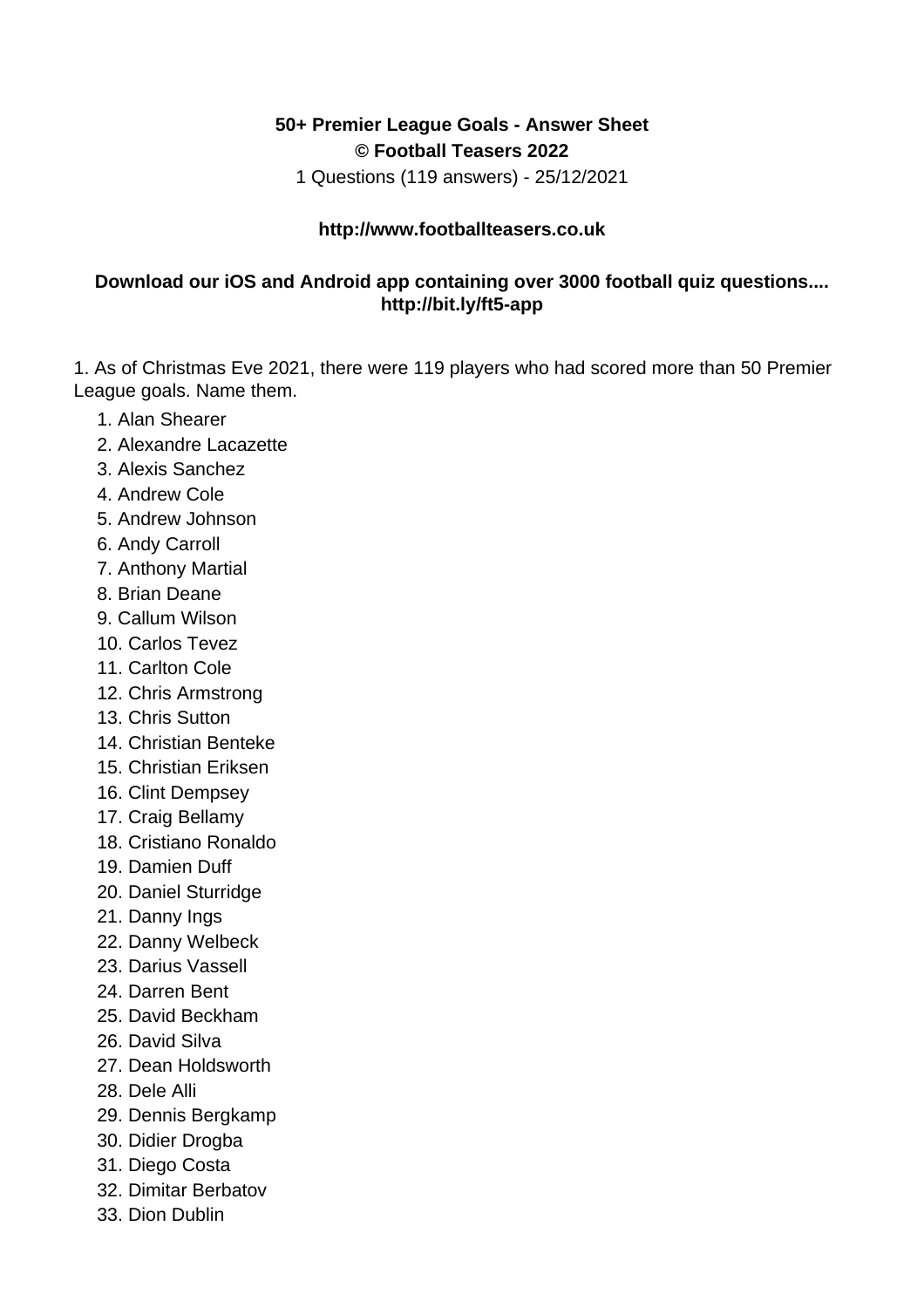- 34. Dirk Kuyt
- 35. Duncan Ferguson
- 36. Dwight Yorke
- 37. Eden Hazard
- 38. Efan Ekoku
- 39. Eidur Gudjohnsen
- 40. Emile Heskey
- 41. Emmanuel Adebayor
- 42. Eric Cantona
- 43. Fernando Torres
- 44. Frank Lampard
- 45. Gabriel Agbonlahor
- 46. Gabriel Jesus
- 47. Gareth Bale
- 48. Gareth Barry
- 49. Gary Speed
- 50. Gianfranco Zola
- 51. Gustavo Poyet
- 52. Gylfi Sigurdsson
- 53. Harry Kane
- 54. Harry Kewell
- 55. Ian Wright
- 56. James Beattie
- 57. James Milner
- 58. Jamie Vardy
- 59. Jason Euell
- 60. Jermain Defoe
- 61. Jimmy Floyd Hasselbaink
- 62. John Hartson
- 63. Joshua King
- 64. Juan Mata
- 65. Javier Hernandez
- 66. Kevin Campbell
- 67. Kevin Davies
- 68. Kevin Gallacher
- 69. Kevin Nolan
- 70. Kevin Phillips
- 71. Lee Bowyer
- 72. Les Ferdinand
- 73. Louis Saha
- 74. Luis Suarez
- 75. Marcus Rashford
- 76. Mark Hughes
- 77. Mark Viduka